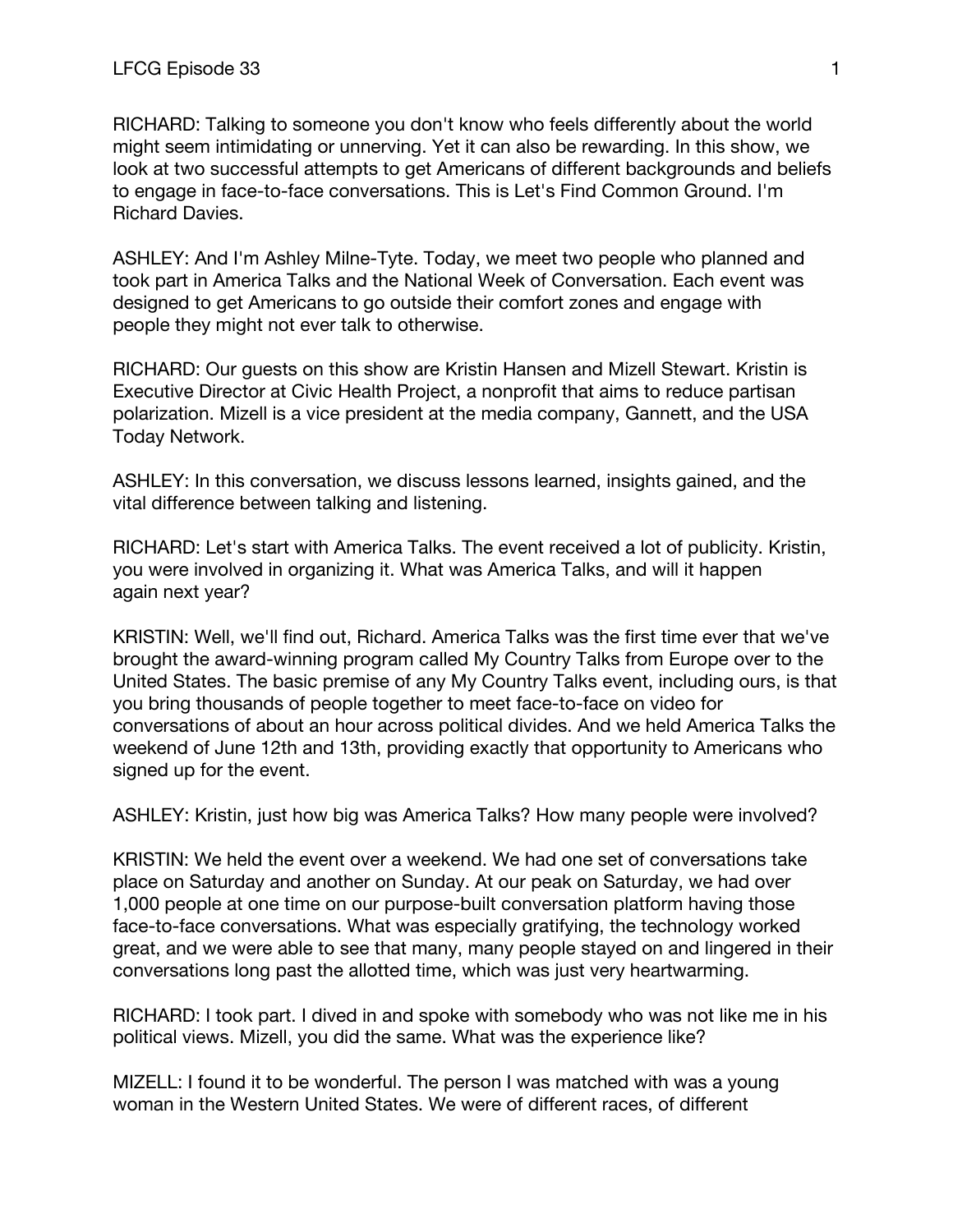generations. I'm a journalist. So everybody has the idea of the supposed political leanings of journalists, and that was a fascinating aspect of our conversation, as well. This was a young woman who was actually raised in an Evangelical Christian environment in Texas and is actually in the process of moving to Washington State with her partner. She found herself gravitating a little bit more to Liberal positions as she has traveled and moved around.

I was not personally raised in the church but have become very much involved in formalized religion as an adult. These are the kinds of things we talked about during that conversation, and how our upbringing and life experience in adulthood has shaped our political views. We were one of those teams who lingered long past the allotted time. Kristin is texting me with updates, and I'm like, "I can't talk now. I'm on my conversation."

ASHLEY: I'm curious. That conversation that you just talked about, when you came away from it, what did you feel that you'd learned that you didn't know before?

MIZELL: Well, I learned a couple of things. One is, in having that conversation across generations, what I learned was that there are a number of aspects about America that we both believed in common. We had a fairly lengthy discussion on the role of government and, in particular, the role of government investment in our future and exploring different perspectives on things like infrastructure investment, as an example. What I really appreciated about it... And USA Today has been involved in this work through a partnership with Public Agenda called Hidden Common Ground. What that project is intended to do is to explore those areas of authentic public agreement on major issues facing the country.

When we get out of our own echo chambers and actually have a conversation about these things, when pollsters ask questions in the right way, you would be amazed at the level of agreement there actually is. But for whatever reason, whether it is political power, financial gain, or other factors, there are actors in our civic life who are working to make sure that we are divided.

RICHARD: Yeah, some people call these actors, as you mentioned, conflict entrepreneurs, people who make money, gain fame, have increased notoriety because they're stirring up the rest of us.

MIZELL: Well, no question about that, and it is the attention economy and how we, as citizens, push back against that is really, I think, the challenge of this moment in our civic life.

RICHARD: Kristin, I wanted to ask you, what's the point of America Talks? Why do we need it?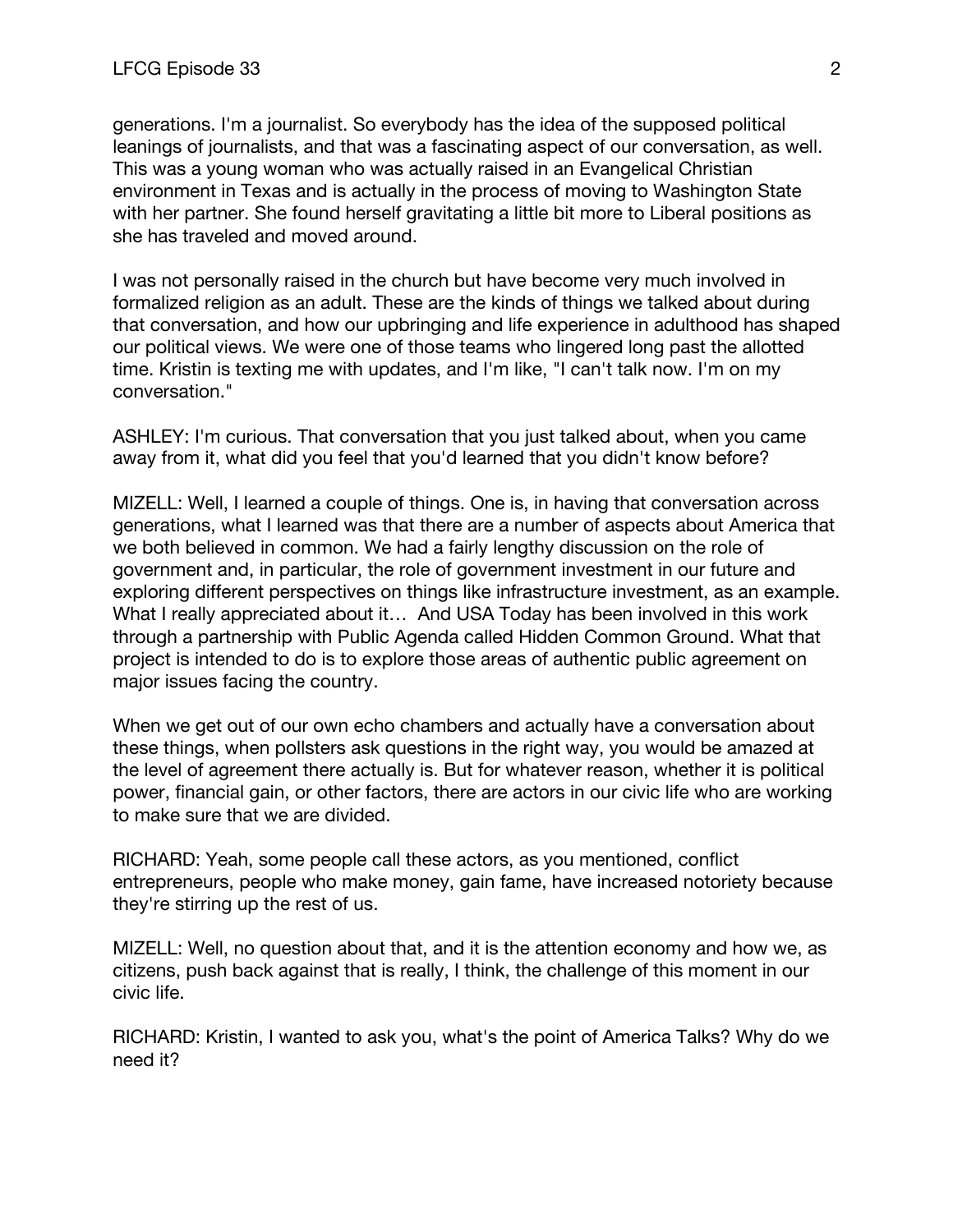KRISTIN: From my perspective, the point of an event like America Talks, and not just this one event but really the hundreds and thousands of bridging events, connections, and conversations that are happening in our country all around the year, is to bring people together in their most constructive, connecting, and cohesive way. What we find is that, when people come together not for social media, not from connecting across their echo chamber, but realtime, face-to-face in conversation, and this can be in person or it can be virtual, people bring their best selves, and especially if you provide a little bit of guidance to ensure and nurture that conversation to go in the right direction.

That's exactly what we did by providing a built-in conversation guide so that two people, face-to-face, could self-facilitate through a very constructive conversation. When we see each other face-to-face, when we are reminded of some basic conversation norms—and ours for this event were listen with curiosity, speak from your own experience, and connect with respect—this is exactly what people do.

RICHARD: We've been talking mostly about America Talks, the weekend event, but there's also the National Week of Conversation. Could you tell us more about that?

KRISTIN: Yes. The Listen First Coalition encompasses more than 300 bridging organizations that are operating here in the U.S. today. Once a year, this whole field comes together to create a whole menu of opportunities for Americans to engage in conversation not just through the America Talks weekend but through an entire week of inspired programming hosted by more than 100 hosting organizations providing opportunities to listen, learn, and, most importantly, engage in conversations across differences.

ASHLEY: Mizell, I think you've said in the past that we need to engage in courageous conversations across our differences. What do you think is brave about speaking honestly with somebody from a different background or viewpoint?

MIZELL: Well, it's very easy when we live in, in many cases, echo chambers of our own creation that actually reaching across difference gets you out of your comfort zone. One of my favorite quotes is from a social science researcher and real cultural icon, Brené Brown. She says, "You can have courage or you can have comfort, but you can't have both." In many cases, we lead our comfortable lives ensconced personally and in my suburban, relatively affluent neighborhood, and going across to a different part of town or to engage with people who are different from me, there sometimes is a level of discomfort there. I think acknowledging that discomfort, leaning into that discomfort, and then pushing past it is really what I talk about when I talk about courageous conversations.

KRISTIN: There are deep social, psychological, even neurological bases for why it feels scary to engage in conversation across differences. We can feel concerned that we're going to be backed into a corner, forced to defend our positions, attacked from the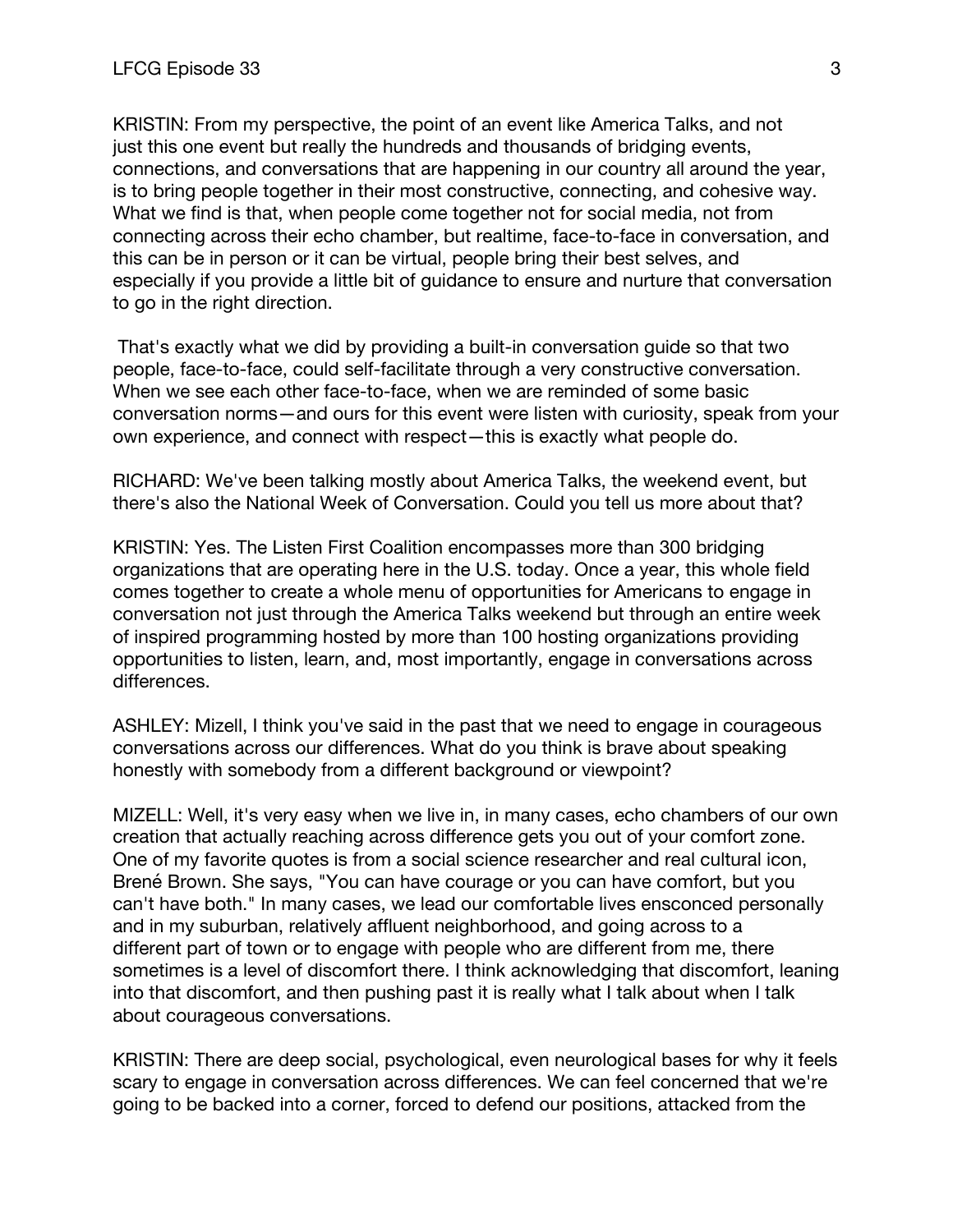other side, and, frankly, some of those fears and concerns are warranted because we all have the inclination to engage in that kind of behavior with one another. This is why many of us in the bridging field view conversation across differences as a practice much as yoga is a practice or meditation is a practice. This is something we have to keep doing to get better at it. These are muscles we need to develop societally.

What we were delighted to see is that, based on the 750 surveys we got back, the 150 video testimonials, people did find this very therapeutic. This seems to be something that Americans want, need, and crave right now. Americans are actually asking and looking for opportunities to be a part of healing divides in our country even if it does feel a little uncomfortable and scary.

MIZELL: I'll give you, actually, a very practical example. Because of my background, my upbringing, the work that I do, and the circles that I travel in, more often than not, I am the only person of color in a room or in a gathering. It is highly unusual in the converse for most white Americans to be the only white person in a situation where they are surrounded by people of color. That, in and of itself, in my opinion, in order to reach into those spaces where everyone is different from you, takes courage. I would argue that if more Americans would consciously insert themselves into situations and into spaces where everyone is different than they are, then a lot of the things that divide us would come out of the way.

ASHLEY: You're listening to Let's Find Common Ground from Common Ground Committee. I'm Ashley.

RICHARD: And I'm Richard. Next, some reactions to our show from our listeners. Some of you have left reviews on Apple Podcasts, and we want to thank you and share them with everyone else.

ASHLEY: A recent one says, "A civil conversation about today's hot topics."

RICHARD: And how about this from a listener named J.V. Mill, "If you're tired of endless finger-pointing that accompanies so much political discourse, give this podcast a listen."

ASHLEY: Another one reads, "A very entertaining 30-minute look at topics that make you consider how to better understand an alternate perspective."

RICHARD: That's good to hear because it's why we started this podcast in the first place, to get people to consider some other points of view.

ASHLEY: Right, and it's great to get this feedback. Please keep it coming. We do this show for you, and we always want to know what you think. Reviews and ratings boost our searchability, as well. It makes it more likely that new listeners will find us.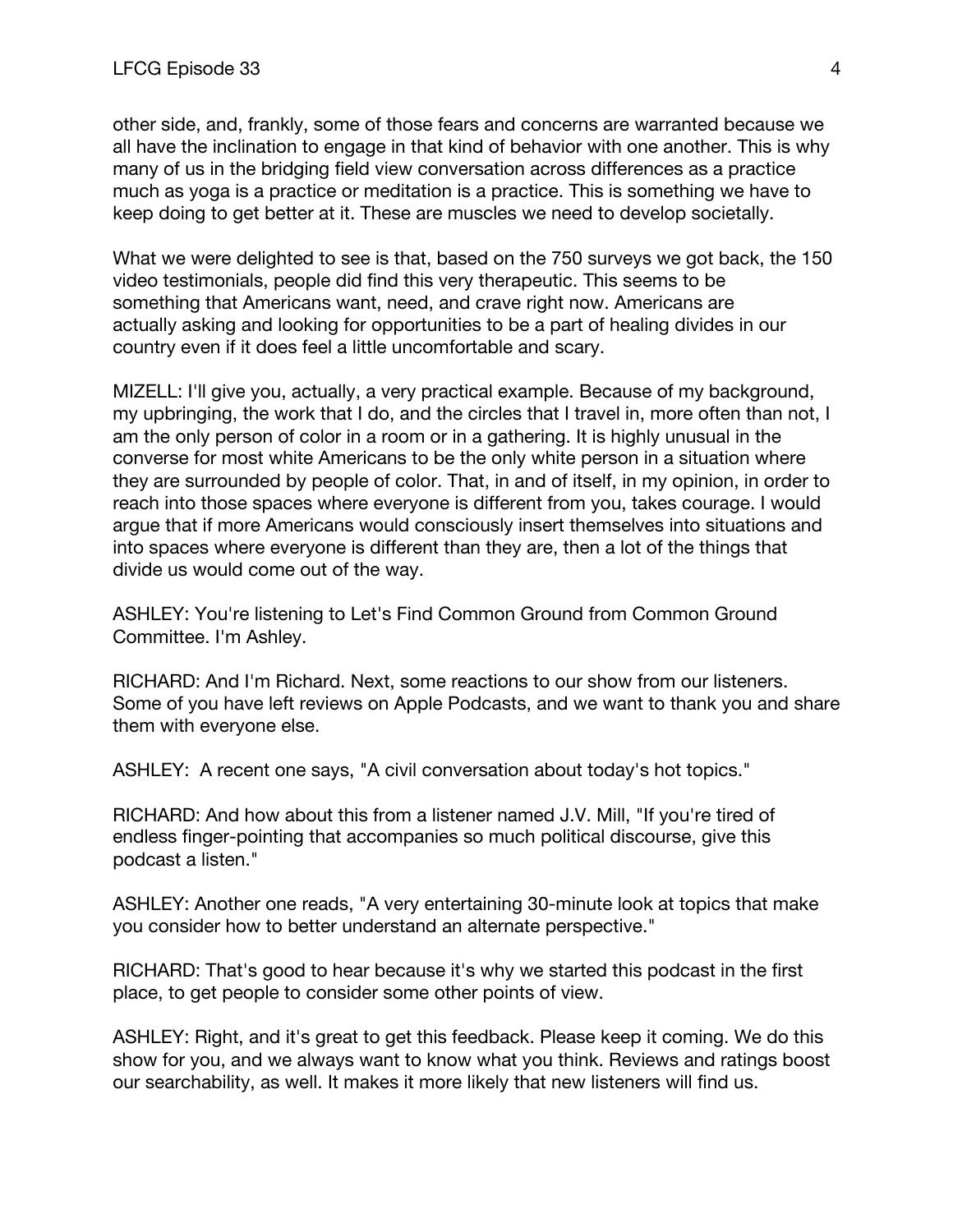RICHARD: Now back to our interview on Let's Find Common Ground with Kristen Hansen and Mizell Stewart. How do America Talks and the National Week of Conversation factor in to this growing conversation we're having about the need for equity and inclusion in America?

MIZELL: Well, I would say that equity and inclusion is, first and foremost, about understanding. What I've heard people talk about, the situation that we are in in 2021 in the wake of the racial reckoning of 2020, as actually the third Reconstruction. If you're a student of history, the first Reconstruction was the backlash that occurred in America after the freeing of the slaves in the post-Civil War period. What happened in the first Reconstruction was, as Black Americans got more political power, got the franchise, then we saw the resurgence of segregation put into law, i.e. Jim Crow. So that was the first Reconstruction.

The second Reconstruction is often ascribed as the era of mass incarceration which followed the voting rights, civil rights, and housing reforms of the '60s. Now we have the racial reckoning in 2021, and we see a backlash on things like the teaching of American history as it relates to America's treatment of Black Americans. Critical race theory is the shorthand for that, and all anyone is encouraging is that people truly begin to understand the unique perspectives, the unique history of our fellow Americans, so America Talks as a construct. Let's get people talking to each other. Let's get people learning from each other, helping people understand that, when you engage in that one-on-one conversation, you're not as different as you think you are. That, to me, is really the value and the tie-in to issues of equity and inclusion.

ASHLEY: This is sort of a follow-up for you, Mizell, and feel to jump in, Kristin, afterwards as well, but because you're a senior news executive at a big media company, and journalists are sometimes criticized for writing stories, broadcasting stories that tend to highlight controversies and clashes that make the viewership and the readership angry and divide everybody further apart, would you agree? And do you think there's anything that can be done about that?

MIZELL: Well, we believe that initiatives like Hidden Common Ground, like the partnership that brought America Talks to fruition, is part of that solution. So it's really a conscious decision on our part, and both of those projects align so well with USA Today's approach. I'm really proud because you've probably seen that foursquare chart of media bias that shows Left, Right, true, untrue, where various national media sources are. And USA Today is about as close to the center as any other news organization, and it's because of a series of very conscious choices. Initiatives like this are part of that conscious choice to look beyond those things that divide Americans and look for those areas where people agree.

RICHARD: A little earlier, Kristin, you mentioned the construction of the conversations that were held during the America Talks weekend. When I took part in America Talks, I was surprised by the structure of it. Tell us a little bit more about why the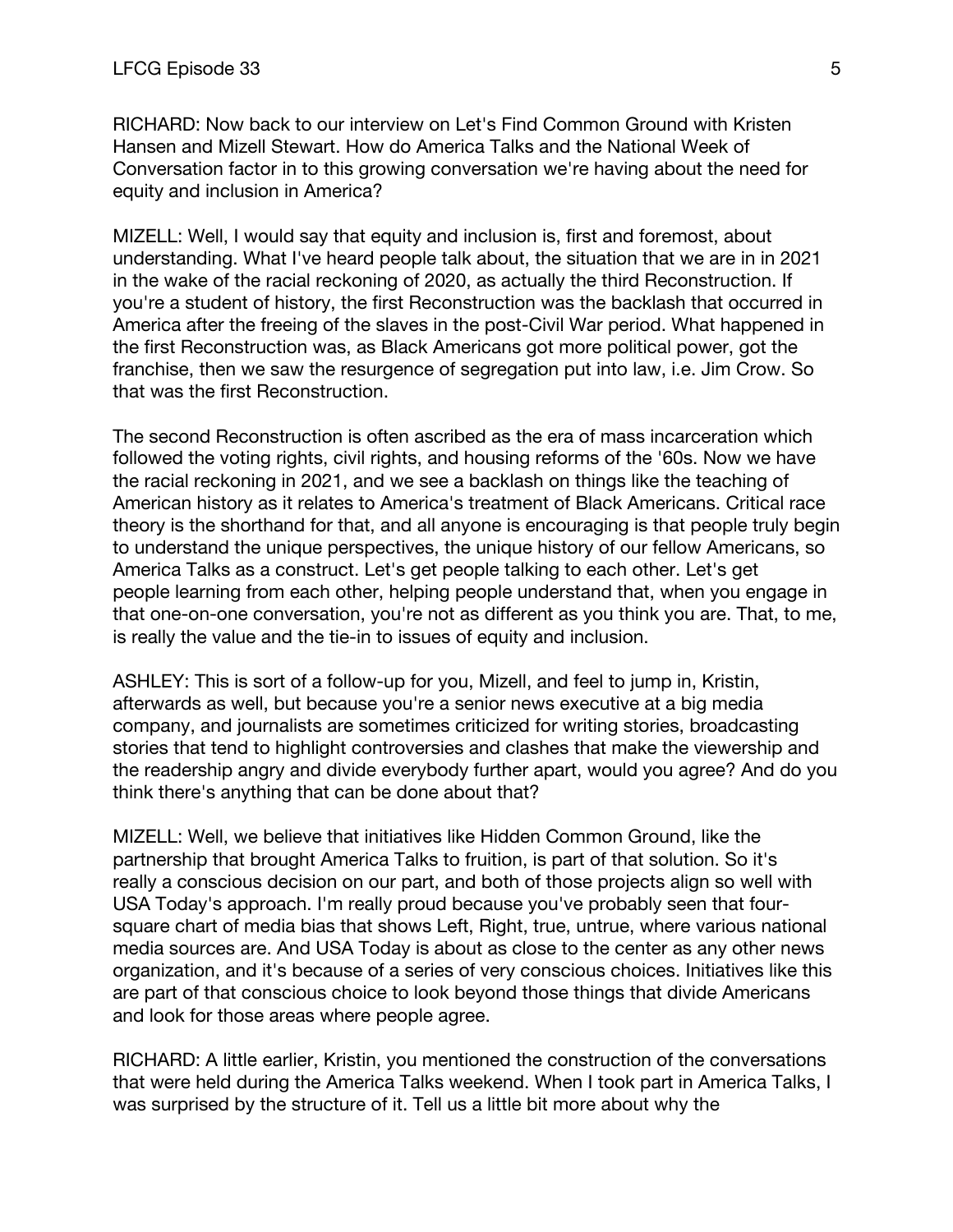conversations that so many people had were not just merely, "Hey, let's pair a Liberal with a Conservative. Let's pair somebody of different class or ethic origin together."

KRISTIN: Right. An important aspect of scaling conversation across differences is the assumption that you can't always have a third-person, skilled facilitator in the room. Conversation across differences is only going to scale if we can equip young people, adults, people of all ages to engage in these kinds of constructive interactions together without that third-party facilitator. Given that, anyone who is orchestrating conversations across differences, whether it's America Talks or any of the whole host of organizations that are delivering events and conversations during this National Week of Conversation that we're in the midst of now, has to think about how to construct a conversation guide that will be positive, constructive, and drive the outcomes with the right kinds of guardrails that you're seeking on that conversation. I want to tell you that our team couldn't have been more intentional about how we designed the guide.

ASHLEY: Richard, what was your response to the guide? I'm curious. What was your gut response?

RICHARD: I was surprised by the personal nature of the questions. I don't think I had very good answers. So that was a moment of slight discomfort, but I thought it was great the way that the conversation just didn't go the way I had imagined. Mizell, did you have any moments of discomfort or surprise during yours?

MIZELL: I can't say so but, remember, I've spent 20 years getting into uncomfortable conversations with people I don't know, in many cases, in my reporting days, at some of the most uncomfortable parts of their lives. So I'm kind of a ringer when it comes to finding a place of common ground, so to speak. But I do think that your observation around getting personal is accurate, and I am confident that it was intentional because, when you begin from a place of personal connection, you begin to talk about some experience you may have had in common with your conversation partner, that creates that place of connection. Then you're able to expand from there, and once you find that place of connection, you can explore differences in ways that are not confrontational.

But, if you start from a place of having a conversation about difference, the connection is never going to get made. So I was particularly appreciative of the discussion guide because it not only encouraged you to open up and share a bit of personal information but also to talk about your hopes and dreams. How do you want to have an impact on your community? How do you want to get engaged? It's just a rich vein to mine, and certainly my conversation reflected that.

RICHARD: A question for both of you: do you believe that this movement to promote conversations across difference is growing?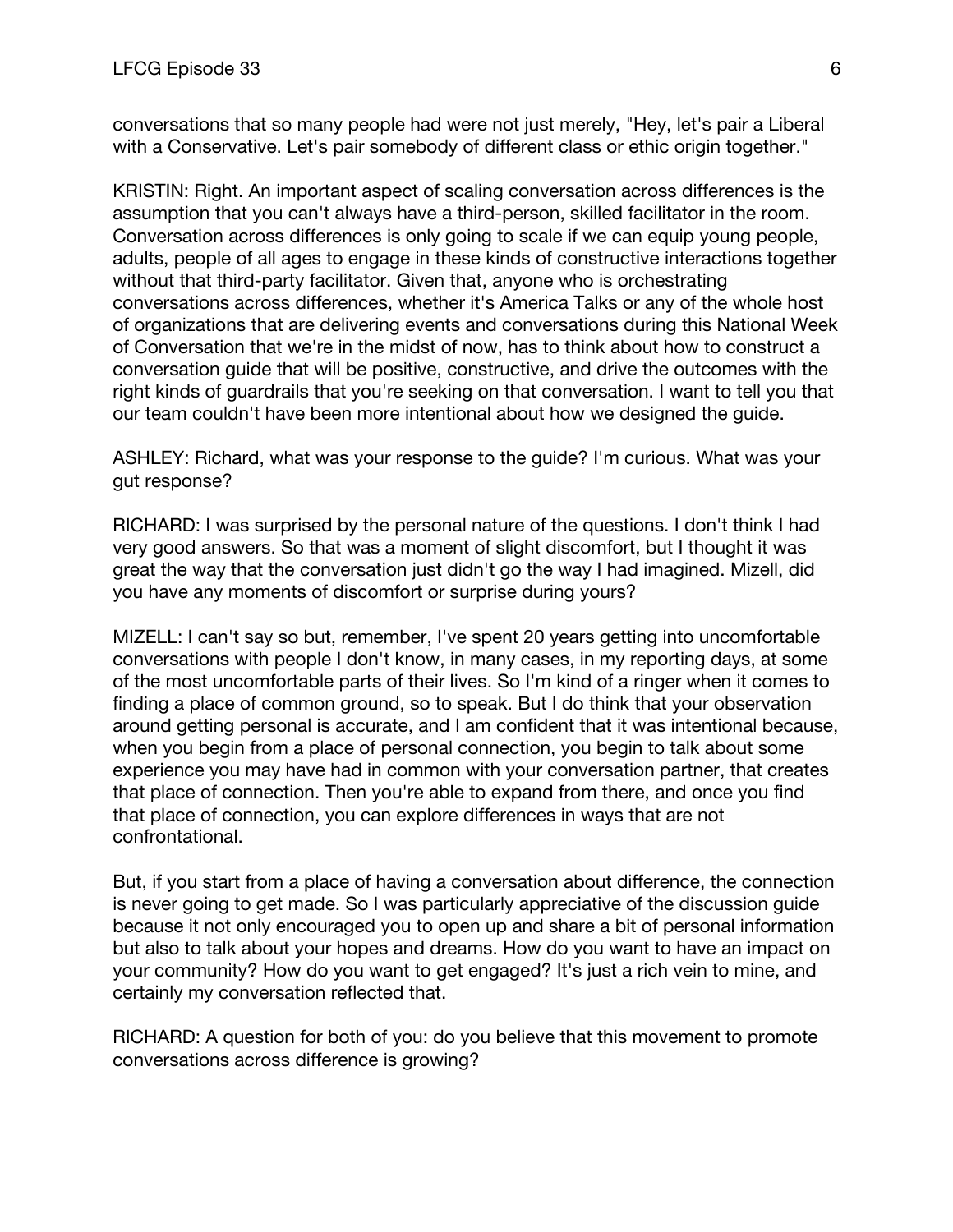KRISTIN: There's no question that it's growing. Just in the run-up to this National Week of Conversation that's underway now, the number of hosting partners, organizations that are hosting conversations has been growing by leaps and bounds on a daily basis. We've been throwing logos up on to the website as fast as we can to reflect and appreciate the broad number of organizations across the United States that are bringing conversation opportunities to Americans day in and day out. But I also want to say that this is now starting to move up and out and beyond what we might describe as the bridging field. What I'm really struck by, what many of us are struck by is the fact that so many broad-based institutions—faith communities, civic organizations like Rotary, companies like our sponsor, Walmart, higher education institutions like Stanford, where I teach—are all grappling with this question of: how do we get better at bridging across differences?

MIZELL: I think Kristin raised a very critical point in that learning how to talk across differences is increasingly an opportunity for business. A number of years ago, I was a local newspaper editor in Evansville, Indiana, and we had a Toyota manufacturing plant there. And I was giving a talk on a concept called fault lines in the community. Fault lines is a concept that was invented by an organization called the Maynard Institute for Journalism Education. It really helps journalists better frame stories across difference.

In giving that conversation, there was an executive from Toyota in the audience, and she asked me to come and speak about that concept and what it means to have conversations across difference to her managers. This was the lead-up into the 2008 presidential election, and there were literally arguments on the assembly line over the presidential election. So these differences that were manifesting actually had the potential to derail the production of Toyota pickup trucks. So there's real, practical reasons that more and more businesses are getting engaged and really amplifying these concepts because it has a real effect on workplace culture as well as the ability to actually get things done in the workplace.

KRISTIN: That's right. I think a key there for businesses and for faith communities, civic organizations, institutions of higher learning is to aim for a more proactive versus reactive response when situations in our country flare up that really become flash points for all these different forms of diversity, obviously racial but, again, also geographic, also political. I think that many corporate leaders and civic institution leaders are waking up to that, the importance of having a proactive plan that may encompass training and skill development, again, opportunities to practice these skills, to put them into practice and to have this be some of the skill development that takes place within the organization.

ASHLEY: I love that idea. I think it would have such an effect if organizations could get involved in this movement.

KRISTIN: Well, that's what we're seeing. It's really the mobilization of the bridging movement or, in other words, bridging is going mainstream. It's happening now.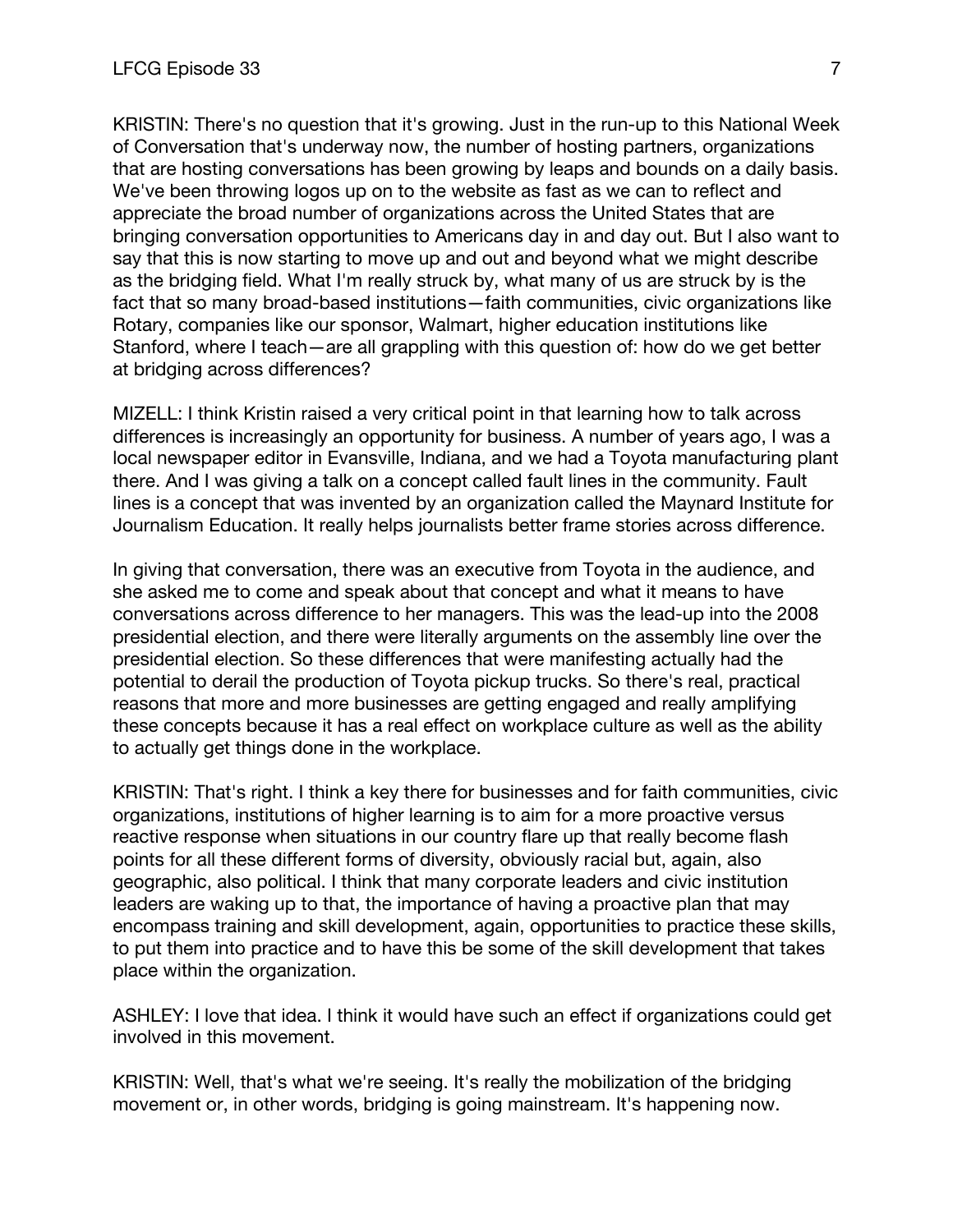ASHLEY: Yeah, because where you used to spend most of your day would be in a workplace and with those people.

MIZELL: Absolutely. We had a significant uproar at a tech company because employees were having conversations on political and related topics across politics, across race, across gender. And they were having all of these conversations in internal channels. The CEO stood up one day and basically said, "We're not going to have any of these conversations at work anymore," and that caused even more of a firestorm. It's an object lesson in the fact that employers really do have to engage their constituencies and all of their stakeholders to equip them to have constructive conversations across difference.

KRISTIN: Meanwhile, one of the things that saddens me the most is hearing about faith communities, congregations that are encountering schisms based on different political perspectives and belief systems. This is causing the fracturing, at times, of specific congregations, sometimes whole faith communities. It's putting a lot of pressure on faith leaders who may or may not be well-equipped to address these schisms as they emerge within their congregations.

This goes to the heart of the social fabric in our country. All of these institutions we're talking about—workplaces, faith communities, civic organizations—we need to keep these whole because they are the fabric of our country. COVID and the whole past year has put a lot of pressure on these institutions. So our job now is to stitch them back together, stitch the people back together and enable us all to retain what are described as crosscutting identities. Resist the sorting into our partisan political frames, and this is what I'm encouraging us to consider resisting. In fact, lean into just the opposite. Seek out social groups, organizations, and institutions that get you out of that comfort zone and ensure that you are coming into contact with people of different backgrounds and beliefs.

RICHARD: I love that, a great way to end. Kristin Hansen, Mizell Stewart, thank you very much for joining us on Let's Find Common Ground.

KRISTIN: Thanks, Richard. Thanks, Ashley.

ASHLEY: Yeah, thank you so much. Kristin Hansen and Mizell Stewart on Let's Find Common Ground. You can check out that initiative Mizell mentioned. It's called Hidden Common Ground at usatoday.com/hiddencommonground.

RICHARD: Before we go, a quick word about another podcast we think you'd like to give a listen to.